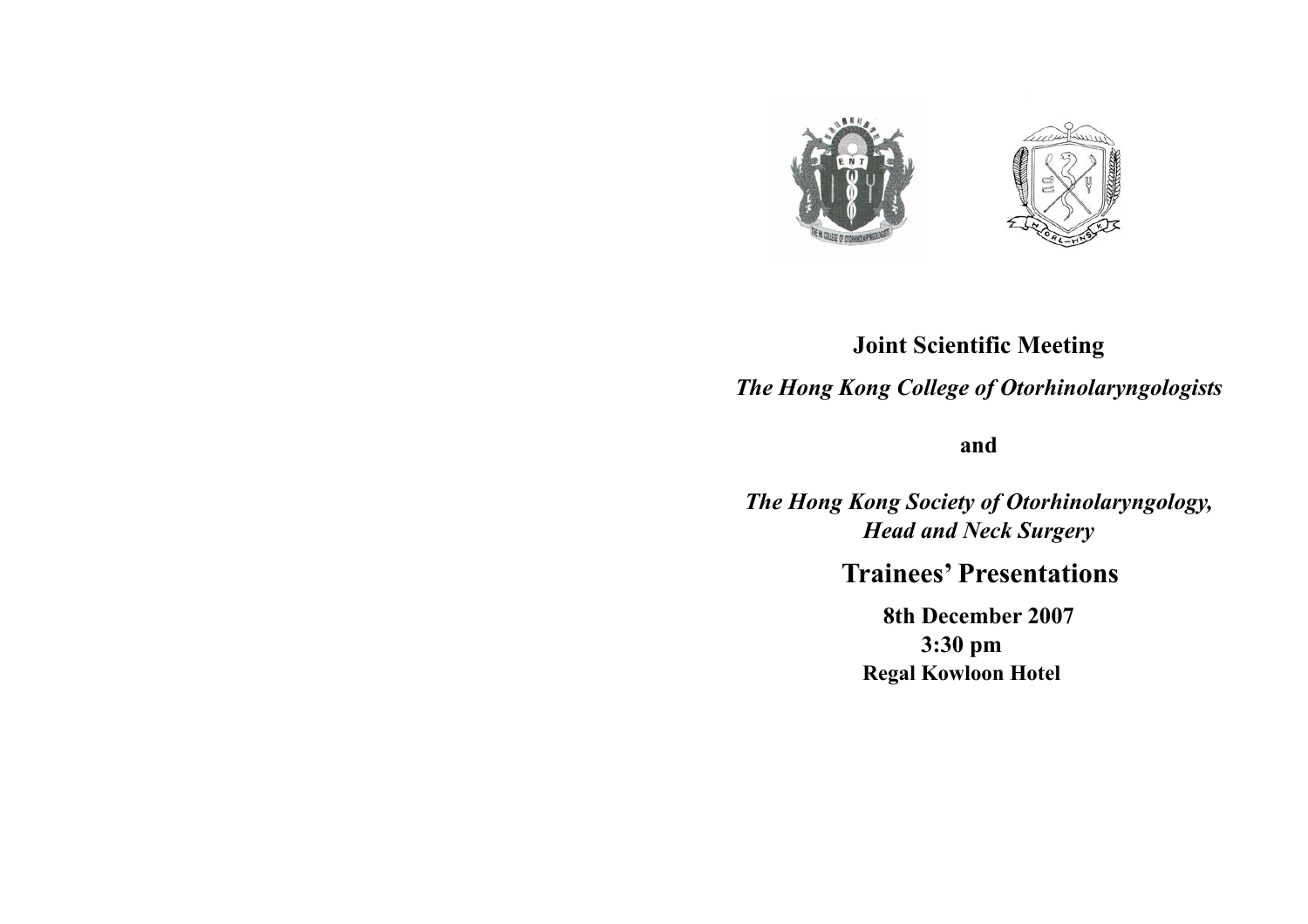## *Trainees' Presentation 2007*

**Board of Adjudicators:**  **Dr. Albert Wai Sing Luk (Chairman) Dr. Chan Kung Ngai Dr. Tang Kwong Chi** 

| Programme            |                                                                                                                                                                                                                                                                         |
|----------------------|-------------------------------------------------------------------------------------------------------------------------------------------------------------------------------------------------------------------------------------------------------------------------|
| $3:30$ pm $-3:45$ pm | <b>Evaluation of the effectiveness of Neomycin</b><br>cream and Nisita ointment in the treatment of<br>recurrent epistaxis in children (A prospective,<br>double-blind, randomized clinical trial)<br>Dr. Chow Siu Wah Jennifer<br>Department of ENT, Tuen Mun Hospital |
| 3:45 pm $-$ 4:00 pm  | A Randomized Clinical Trial to Compare<br><b>Endoscopic Resection of Inferior Turbinate with</b><br><b>Powered Instruments versus Conventional</b><br>Turbinectomy<br>Dr. To Shing Howe<br>Department of ENT, Tuen Mun Hospital                                         |
| 4:00 pm $-$ 4:15 pm  | Sudden sensorineural hearing loss - treatment<br>outcome and prognostic factors<br>Dr. Amy Cheung<br>Division of Otorhinolaryngology- Head and Neck<br>Surgery, Department of Surgery, University of Hong<br>Kong Medical Centre, Queen Mary Hospital                   |
| $4:15$ pm $-4:30$ pm | <b>Surgical Management Outcome of Earlobe</b><br>Keloid<br>Dr. Fung Tai Hang Thomas<br>Department of ENT,<br>Pamela Youde Nethersole Eastern District Hospital                                                                                                          |
| 4:30 pm $-$ 4:45 pm  | A 10 year Review of Tonsillectomy in Queen<br><b>Mary Hospital</b><br>Dr. Ng Yiu Wing<br>Division of Otorhinolaryngology- Head and Neck<br>Surgery, Department of Surgery, University of Hong<br>Kong Medical Centre, Queen Mary Hospital                               |

**A 10 year Review of Tonsillectomy for Children in Queen Mary Hospital Dr. Ng Yiu Wing** 

**Division of Otorhinolaryngology-Head & Neck Surgery, Department of Surgery , University of Hong Kong Medical Centre, Queen Mary Hospital** 

**Objectives:** To audit on epidemiological and clinical data about tonsillectomy in paediatric patients in the past 10 years in Queen Mary Hospital, so as to evaluate the current indications and complications of tonsillectomy in the paediatric patient group.

**Methods:** Medical records of patients under 18 years of age undergoing tonsillectomy at Queen Mary Hospital from January 1996 to December 2006 were retrospectively reviewed. Demographic data, clinical indications, operative details, pattern of resumption of diet, duration of hospital stay and postoperative complications were studied and analysed.

**Result:** Of 329 children who had undergone tonsillectomy, there were 209 male and 120 female. The median age at tonsillectomy was 6.8 years. 41% was below the age of 5 and 17% below the age of 3. Indications for tonsillectomy were : 260 (79%) children had surgery for treatment of sleep breathing disorder; while 69 (21%) was for recurrent tonsillitis. All operations were performed under general anaesthesia. The average operative time was 1 hour and 4 minutes. Intraoperative complication included 1 dislodged endotracheal tube upon manipulation of the mouth gag. Postoperative complications included 8 (2.4%) secondary bleeding. All required surgical haemostasis. There was no hospital mortality.

The average length of stay in hospital was 2.5 days. The average time to resume soft diet was on day 2 after surgery.

**Conclusion:** Tonsillectomy for children in QMH is a safe procedure and the rate of complications corresponds to current international standards. Nowadays, the most common indication for tonsillectomy for children in Queen Mary Hospital is sleep disordered breathing.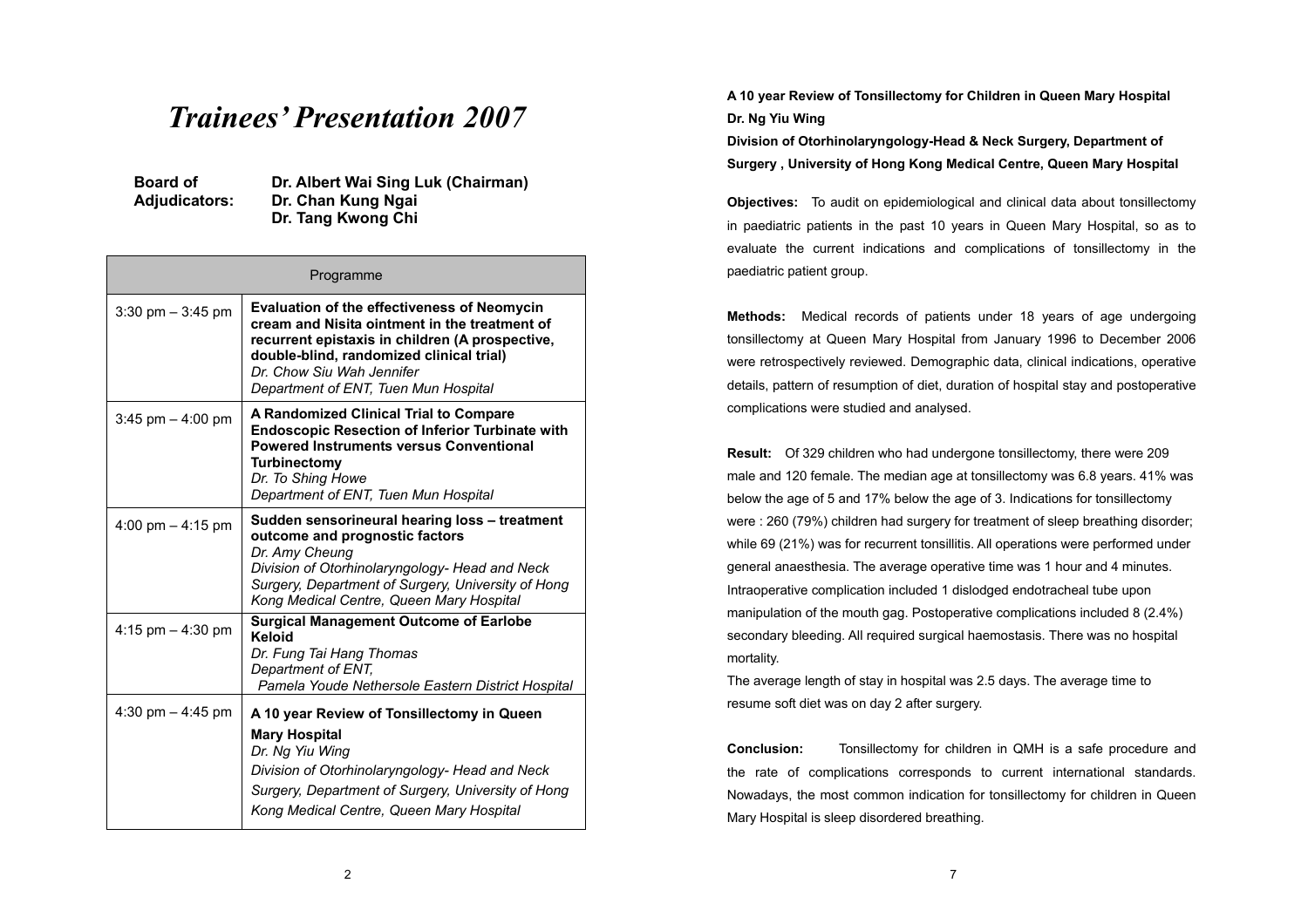**Surgical Management Outcome of Earlobe Keloid Dr. Fung Tai Hang Thomas Department of ENT** 

### **Pamela Youde Nethersole Eastern District Hospital**

**Background:** Keloids are benign skin lesion that is caused by excessive collagen synthesis and deposition. Keloid scar of the ear commonly occur after trauma e.g. ear piercing. Many treatment methods have been applied alone or in combination, including surgical excision, steroid injection, compression and so on. Management of keloid scars remains controversial.

**Method:** We have made a retrospective analysis of 40 patients with a total of 51 keloid scars of the ear that were managed in our unit over 8 years (from Oct 1999 to Oct 2006). 40 keloids were excised primarily and the other 11 were cases of revisional excision. 21 cases had adjuvant steroid injection given. Patient's demographics, nature of the keloid, follow up duration, operative complications and the severity of recurrence were analyzed.

**Result:** The range of follow up was from 1 week to 5 years. Complete remission of primary excision was 62%. Small recurrence rate (defined as <1cm) was 20% whilst significant recurrence rate (defined as >=1cm) was 18%. The average time of detection of recurrence was 6.6 months. 18 cases received post- operative steroid injection of variable duration, in which 16 of them had no response or partial response. In terms of complications, one case developed wound dehiscence whilst another one had wound infection in which the full thickness skin graft that intended to cover the skin defect failed to take.

**Conclusion:** The result of the study indicated that there is a high recurrence rate of surgically excised ear keloid. Further trials of other means of management or adjuvant treatment could be sought by further research.

**Evaluation of the effectiveness of Neomycin cream and Nisita ointment in the treatment of recurrent epistaxis in children (A prospective, double-blind, randomized clinical trial) Dr. Chow Siu Wah Jennifer Department of ENT, Tuen Mun Hospital** 

Epistaxis in children is an extremely common condition, occurring in up to 56% of children. Neomycin cream treatment was shown to have a significant increase in resolution. However, Neomycin used topically is not without risk. Patients can still suffer from devastating allergy reaction and rarely from the ototoxic effect. We wish to know whether Nisita ointment is as effective as Neomycin cream in treating childhood recurrent epistaxis. 54 children were recruited in our study. They were randomized into 2 treatment groups and were instructed to continue the treatment for 4 weeks. They were being reassessed in 8 weeks interval. The main outcome measure is the proportion of children in each group with no epistaxis in the 4 weeks before reassessment. 15 out of 27 (55.5%) of the Neomycin group and 9 out of 27 (33.3%) of the Nisita group did not bleed in the 4 weeks before clinical review (chi-square test, P >0.05). We concluded that there is no significant difference between Neomycin cream and Nisita ointment in the treatment of recurrent childhood epistaxis